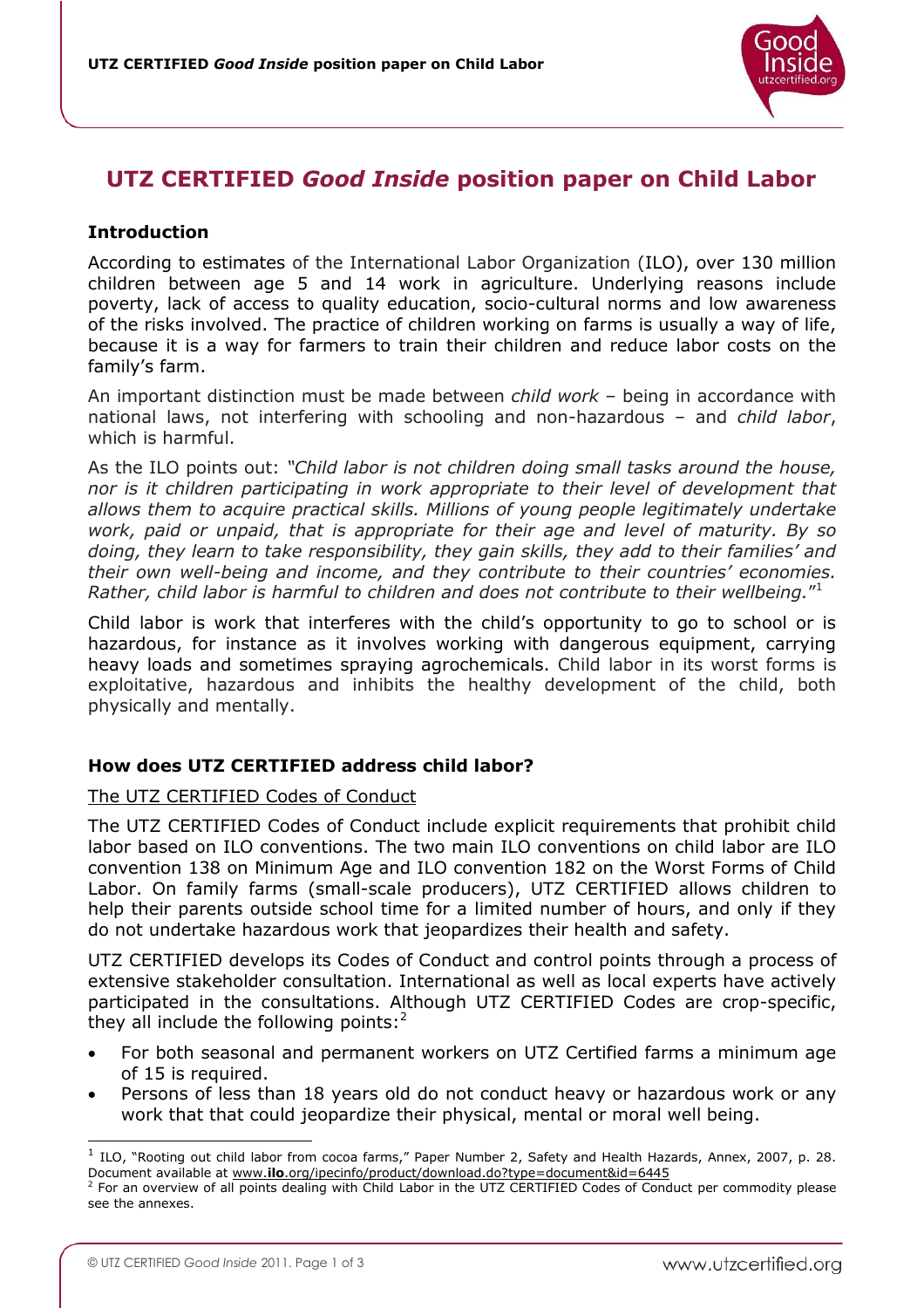

- On small scale/ family run farms, children are allowed to help their families during harvesting season, but ONLY under the following circumstances:
	- o The work does not interfere with schooling.
	- $\circ$  The work is not physically demanding/strenuous or hazardous.
	- o The child is always accompanied by a adult relative
- Records are kept of age or date of birth of workers<sup>3</sup>
- No forced, bonded or trafficked labor is allowed in any shape or form
- Since child-trafficking is identified as a problem specifically in the cocoa sector the UTZ CERTIFIED Code of Conduct for Cocoa includes an additional requirement with specific reference to this problem. <sup>4</sup>

### Training, sensitization and cooperation

UTZ CERTIFIED works with an extensive network of partners to provide training and sensitization to farmers and their communities, including organizations specialized in child labor issues. Local trainers, NGOs and extension agents receive information about hazards and worst forms of child labor and are trained according to the requirements of the UTZ CERTIFIED Codes. For cocoa producer groups, training of the group members on the issue of child labor is a requirement in the code (point 124 and 146).

Achieving certification against the UTZ CERTIFIED Codes of Conduct involves commitment and effort from the farmer across a very wide range of topics, from farm (business and agricultural) practices and environmental care to social issues, and brings the farmer economic value. On the economic side, UTZ CERTIFIED puts emphasis on teaching good agricultural practices, which leads to higher productivity, quality and efficiency and thus a better income. These economic benefits normally substantially outweigh the (perceived) economic benefits of using child labor. This integrated approach increases the chances of compliance on single issues like child labor, because a farmer that has chosen to be part of the certificate does not want to risk losing the broader benefits for something that is clearly under his control.

UTZ CERTIFIED will further extend its network of specialized partners, particularly in regions with a high risk of child labor, to ensure alignment with the national legal frameworks and with complementary initiatives on child protection.

#### Internal and external auditing

ł

Standards, like the UTZ CERTIFIED Codes of Conduct, can only be effective with sufficient training and through a robust monitoring system. The primary monitoring instrument in certification systems to prevent non-compliance by farmers is auditing. The UTZ CERTIFIED auditing approach consists of two levels:

- a. internal inspections as part of the "Internal Control System" (ICS)
- b. external auditing by approved certification bodies (CBs)

<sup>&</sup>lt;sup>3</sup> In order to verify that a worker is not under the minimum age stipulated by ILO convention 138, the producer must document the birth date or age of the workers. UTZ CERTIFIED does not demand birth certificates, as this is not applicable or possible in many rural areas, but does ask certificate holders to note down name, age and gender.

<sup>&</sup>lt;sup>4</sup> Where there are indicators of exploitation/trafficking of children (children working under threat, not free to leave etc.), the certificate holder reports these cases to the relevant authorities. Actions and reports are documented (point 75).